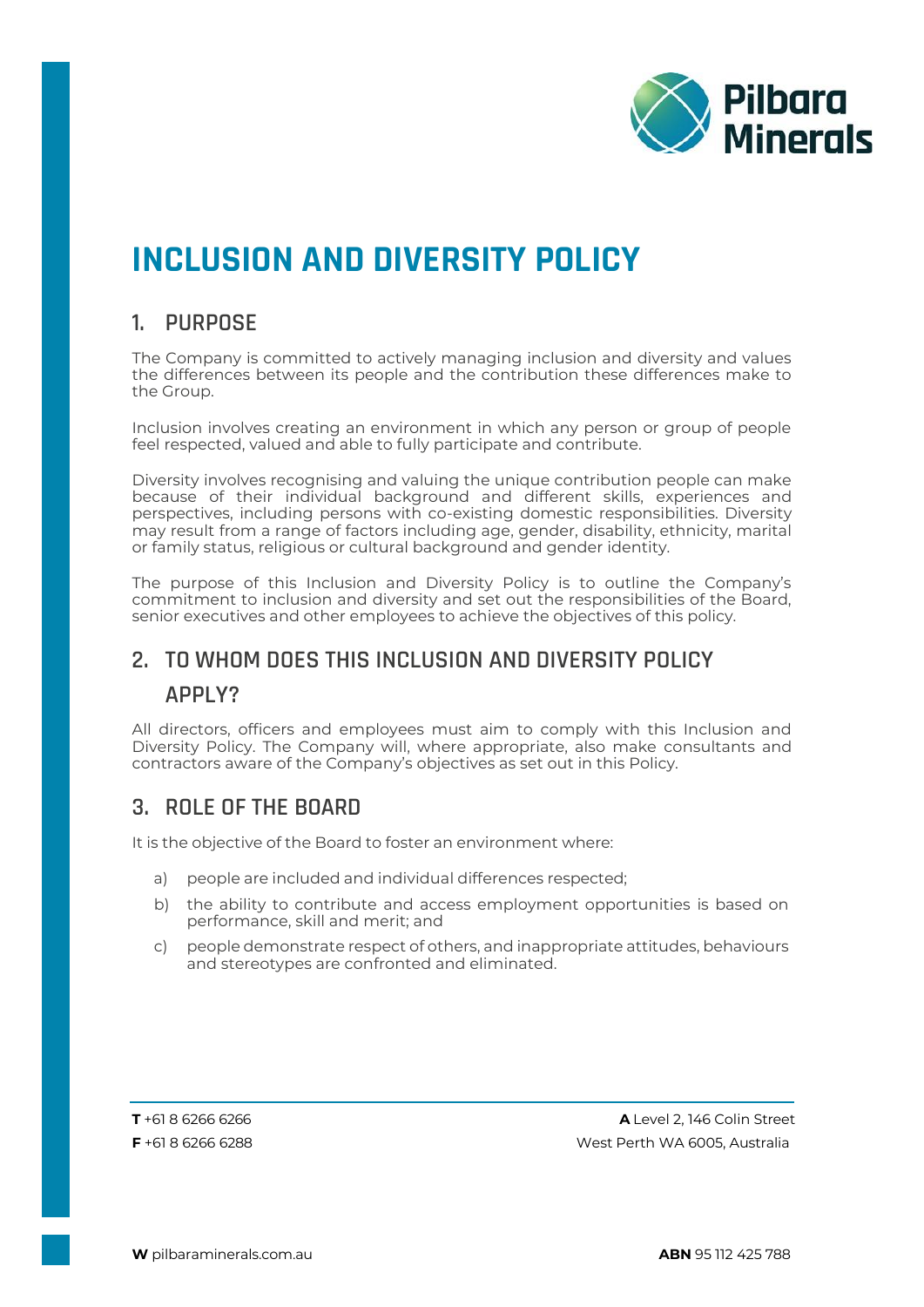

#### **4. ROLE OF SENIOR EXECUTIVES**

The Company expects senior executives to:

- a) demonstrate a commitment to inclusion and diversity as outlined in this Policy;
- b) foster individual career development in accordance with this Policy, and make decisions on selection and promotion on the basis of performance, skill and merit;
- c) create a work environment where people demonstrate respect for others and which is free from unlawful discrimination, harassment and bullying; and
- d) support individuals to resolve concerns or complaints that arise in the context of inclusion and diversity.

#### **5. ROLE OF INDIVIDUALS**

The Company expects each individual to:

- a) demonstrate consideration for the cultural and social differences of the people with whom they work;
- b) communicate with others politely and respectfully;
- c) act to prevent or stop unlawful discrimination, harassment and bullying in the workplace;
- d) raise any inclusion and/or diversity concerns with the Managing Director or Chair, as appropriate, and where a concern has been raised, engage constructively to resolve that concern; and
- e) participate in any initiatives that support the achievement of the objectives of this Policy.

#### **6. PROMOTING INCLUSION AND DIVERSITY**

One of the six commitments that underpin the Company's purpose statement is 'Great People'. The Company encourages diversity in employment, and in the composition of its Board, as a means of ensuring the Company has Great People with an appropriate mix of skills and talent to conduct its business and achieve the Company's goals.

The promotion of gender diversity can broaden the pool for recruitment of high quality employees, improve decision making and other performance outcomes within teams, enhance employee retention, foster a closer connection with and better understanding of key stakeholders, and improve corporate image and reputation.

, The Company will aim to promote inclusive workplace practices and provide equal opportunities in respect to employment and employment conditions, including: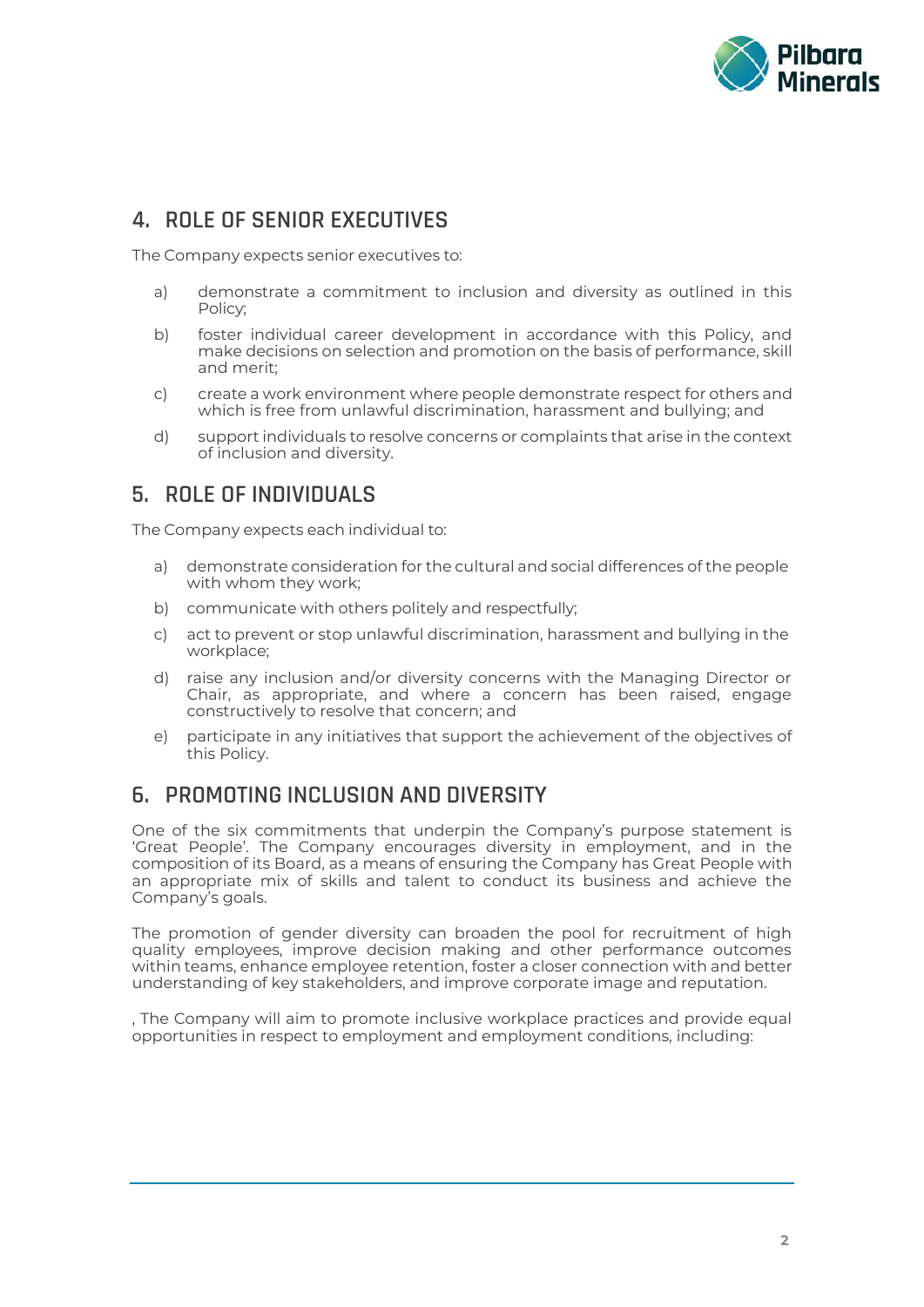

- f) **Hiring**: The Board will ensure appropriate recruitment and selection practices based on diverse skills, experience and perspectives are used when hiring new staff, including Board members. Job specifications, advertisements, application forms and contracts will not contain any direct or inferred discrimination. The Board is empowered to engage professional consultants to assist in the hiring process by presenting diverse candidates to the Company for consideration.
- g) **Training & Development**: The Company encourages and supports growth and development opportunities amongst all employees to help them reach their full potential. Provision of internal and external training and development opportunities will, consider participants' gender and cultural diversity, and will be based on merit and in support of Company and individual needs.
- h) **Flexible working practices**: The Company is committed to supporting our employees to balance their work and other responsibilities. The Company provides a workplace that supports employees to have equal access to paid parental leave; and part-time, job-share, flexible hour, and working from home arrangements.
- i) **Career advancement**: All decisions associated with career advancement, including promotions, transfers, and other assignments, will meet the Company's needs, consider gender and cultural diversity, and be based on skill and merit.
- j) **Inclusive culture:** The Company is committed to creating a sustainable and inclusive environment for all employees and the communities in which we work. This includes providing education on inclusion and diversity topics to increase awareness and eliminate biases and stigmas and having policies and behavioural expectations to keep our workplace fair and encourage a culture of mutual respect. We also focus on the physical and mental wellbeing of our people.

#### **7. ACHIEVING DIVERSITY THROUGH MEASURABLE OBJECTIVES**

The People and Culture Committee may set measurable objectives for achieving gender diversity that are appropriate for the Company, which (if established) will be disclosed in the Company's Annual Report.

The People and Culture Committee may also set measurable objectives in relation to other aspects of diversity that are appropriate for the Company.

#### **8. WORK ENVIRONMENT**

To have a properly functioning inclusive and diverse workplace, discrimination, harassment, vilification and victimisation cannot and will not be tolerated by the Company.

The Board and senior executives are required to ensure that the work environment is free from discrimination, harassment, vilification and victimisation and to ensure that